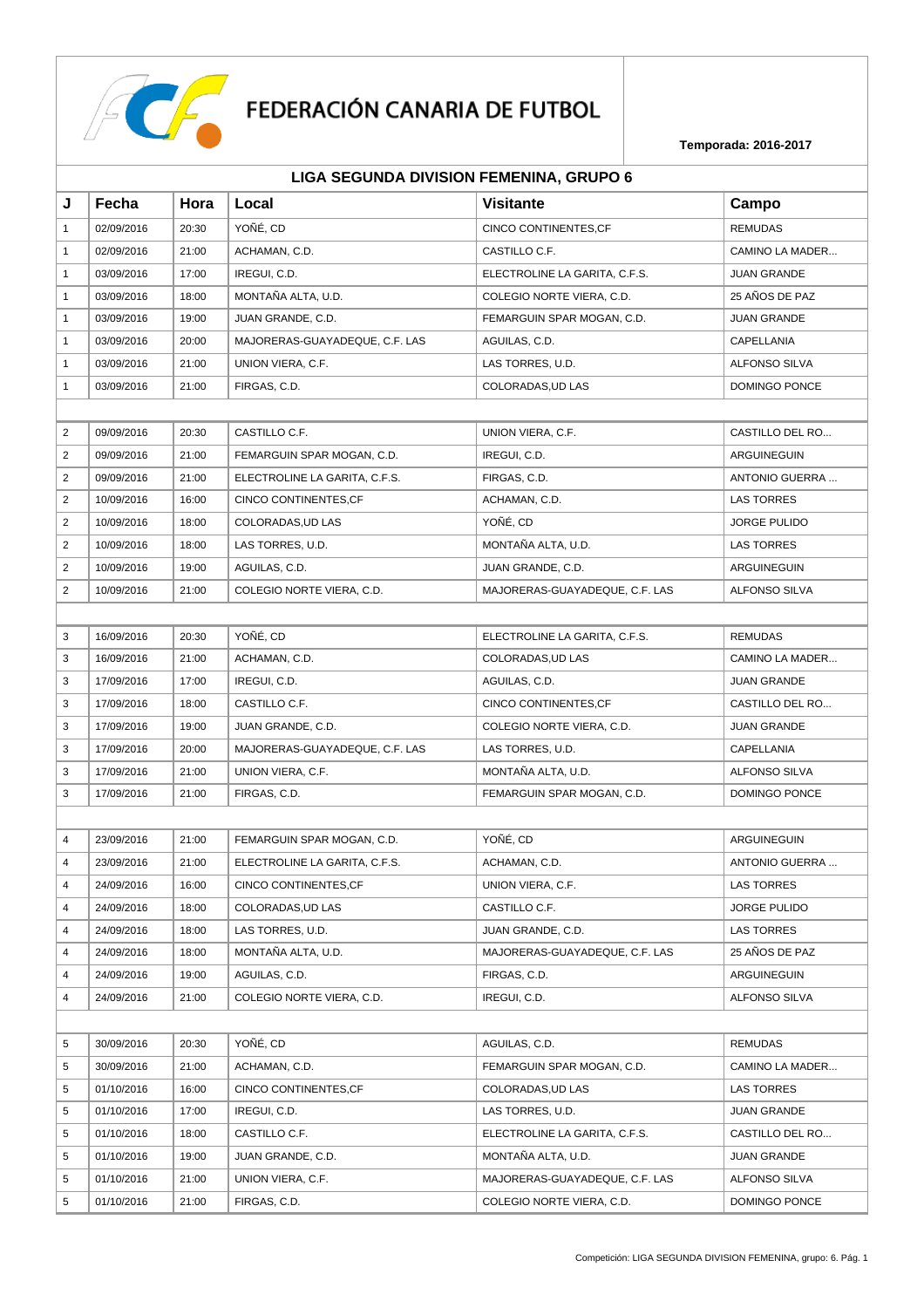

| LIGA SEGUNDA DIVISION FEMENINA, GRUPO 6 |  |  |  |
|-----------------------------------------|--|--|--|
|-----------------------------------------|--|--|--|

| J              | Fecha      | Hora  | Local                          | <b>Visitante</b>               | Campo                |  |
|----------------|------------|-------|--------------------------------|--------------------------------|----------------------|--|
| 6              | 07/10/2016 | 21:00 | FEMARGUIN SPAR MOGAN, C.D.     | CASTILLO C.F.                  | ARGUINEGUIN          |  |
| 6              | 07/10/2016 | 21:00 | ELECTROLINE LA GARITA, C.F.S.  | CINCO CONTINENTES, CF          | ANTONIO GUERRA       |  |
| 6              | 08/10/2016 | 18:00 | COLORADAS, UD LAS              | UNION VIERA, C.F.              | <b>JORGE PULIDO</b>  |  |
| 6              | 08/10/2016 | 18:00 | LAS TORRES, U.D.               | FIRGAS, C.D.                   | <b>LAS TORRES</b>    |  |
| 6              | 08/10/2016 | 18:00 | MONTAÑA ALTA, U.D.             | IREGUI, C.D.                   | 25 AÑOS DE PAZ       |  |
| 6              | 08/10/2016 | 19:00 | AGUILAS, C.D.                  | ACHAMAN, C.D.                  | ARGUINEGUIN          |  |
| 6              | 08/10/2016 | 20:00 | MAJORERAS-GUAYADEQUE, C.F. LAS | JUAN GRANDE, C.D.              | CAPELLANIA           |  |
| 6              | 08/10/2016 | 21:00 | COLEGIO NORTE VIERA, C.D.      | YOÑÉ, CD                       | <b>ALFONSO SILVA</b> |  |
|                |            |       |                                |                                |                      |  |
| $\overline{7}$ | 11/10/2016 | 21:00 | ACHAMAN, C.D.                  | COLEGIO NORTE VIERA, C.D.      | CAMINO LA MADER      |  |
| $\overline{7}$ | 12/10/2016 | 09:00 | UNION VIERA, C.F.              | JUAN GRANDE, C.D.              | <b>ALFONSO SILVA</b> |  |
| $\overline{7}$ | 12/10/2016 | 12:00 | CASTILLO C.F.                  | AGUILAS, C.D.                  | CASTILLO DEL RO      |  |
| 7              | 12/10/2016 | 12:00 | IREGUI, C.D.                   | MAJORERAS-GUAYADEQUE, C.F. LAS | <b>JUAN GRANDE</b>   |  |
| $\overline{7}$ | 12/10/2016 | 12:00 | COLORADAS, UD LAS              | ELECTROLINE LA GARITA, C.F.S.  | <b>JORGE PULIDO</b>  |  |
| $\overline{7}$ | 12/10/2016 | 12:00 | CINCO CONTINENTES, CF          | FEMARGUIN SPAR MOGAN, C.D.     | <b>LAS TORRES</b>    |  |
| $\overline{7}$ | 12/10/2016 | 12:00 | FIRGAS, C.D.                   | MONTAÑA ALTA, U.D.             | DOMINGO PONCE        |  |
| 7              | 12/10/2016 | 12:00 | YOÑÉ, CD                       | LAS TORRES, U.D.               | <b>REMUDAS</b>       |  |
|                |            |       |                                |                                |                      |  |
| 8              | 15/10/2016 | 18:00 | AGUILAS, C.D.                  | CINCO CONTINENTES, CF          | ARGUINEGUIN          |  |
| 8              | 15/10/2016 | 18:00 | LAS TORRES, U.D.               | ACHAMAN, C.D.                  | <b>LAS TORRES</b>    |  |
| 8              | 15/10/2016 | 18:00 | MONTAÑA ALTA, U.D.             | YOÑÉ, CD                       | 25 AÑOS DE PAZ       |  |
| 8              | 15/10/2016 | 19:00 | JUAN GRANDE, C.D.              | IREGUI, C.D.                   | <b>JUAN GRANDE</b>   |  |
| 8              | 15/10/2016 | 19:00 | ELECTROLINE LA GARITA, C.F.S.  | UNION VIERA, C.F.              | ANTONIO GUERRA       |  |
| 8              | 15/10/2016 | 20:00 | FEMARGUIN SPAR MOGAN, C.D.     | COLORADAS, UD LAS              | ARGUINEGUIN          |  |
| 8              | 15/10/2016 | 20:00 | MAJORERAS-GUAYADEQUE, C.F. LAS | FIRGAS, C.D.                   | CAPELLANIA           |  |
| 8              | 15/10/2016 | 21:00 | COLEGIO NORTE VIERA, C.D.      | CASTILLO C.F.                  | ALFONSO SILVA        |  |
|                |            |       |                                |                                |                      |  |
| 9              | 21/10/2016 | 20:30 | CASTILLO C.F.                  | LAS TORRES, U.D.               | CASTILLO DEL RO      |  |
| 9              | 21/10/2016 | 21:00 | ACHAMAN, C.D.                  | MONTAÑA ALTA, U.D.             | CAMINO LA MADER      |  |
| 9              | 21/10/2016 | 21:00 | ELECTROLINE LA GARITA, C.F.S.  | FEMARGUIN SPAR MOGAN, C.D.     | ANTONIO GUERRA       |  |
| 9              | 22/10/2016 | 16:00 | CINCO CONTINENTES, CF          | COLEGIO NORTE VIERA, C.D.      | <b>LAS TORRES</b>    |  |
| 9              | 22/10/2016 | 18:00 | COLORADAS, UD LAS              | AGUILAS, C.D.                  | <b>JORGE PULIDO</b>  |  |
| 9              | 22/10/2016 | 20:30 | YOÑÉ, CD                       | MAJORERAS-GUAYADEQUE, C.F. LAS | <b>REMUDAS</b>       |  |
| 9              | 22/10/2016 | 21:00 | UNION VIERA, C.F.              | IREGUI, C.D.                   | ALFONSO SILVA        |  |
| 9              | 22/10/2016 | 21:00 | FIRGAS, C.D.                   | JUAN GRANDE, C.D.              | DOMINGO PONCE        |  |
|                |            |       |                                |                                |                      |  |
| 10             | 29/10/2016 | 17:00 | IREGUI, C.D.                   | FIRGAS, C.D.                   | <b>JUAN GRANDE</b>   |  |
| 10             | 29/10/2016 | 18:00 | AGUILAS, C.D.                  | ELECTROLINE LA GARITA, C.F.S.  | ARGUINEGUIN          |  |
| 10             | 29/10/2016 | 18:00 | LAS TORRES, U.D.               | CINCO CONTINENTES, CF          | <b>LAS TORRES</b>    |  |
| 10             | 29/10/2016 | 18:00 | MONTAÑA ALTA, U.D.             | CASTILLO C.F.                  | 25 AÑOS DE PAZ       |  |
| 10             | 29/10/2016 | 19:00 | JUAN GRANDE, C.D.              | YOÑÉ, CD                       | <b>JUAN GRANDE</b>   |  |
| 10             | 29/10/2016 | 20:00 | FEMARGUIN SPAR MOGAN, C.D.     | UNION VIERA, C.F.              | ARGUINEGUIN          |  |
| 10             | 29/10/2016 | 20:00 | MAJORERAS-GUAYADEQUE, C.F. LAS | ACHAMAN, C.D.                  | CAPELLANIA           |  |
| 10             | 29/10/2016 | 21:00 | COLEGIO NORTE VIERA, C.D.      | COLORADAS, UD LAS              | ALFONSO SILVA        |  |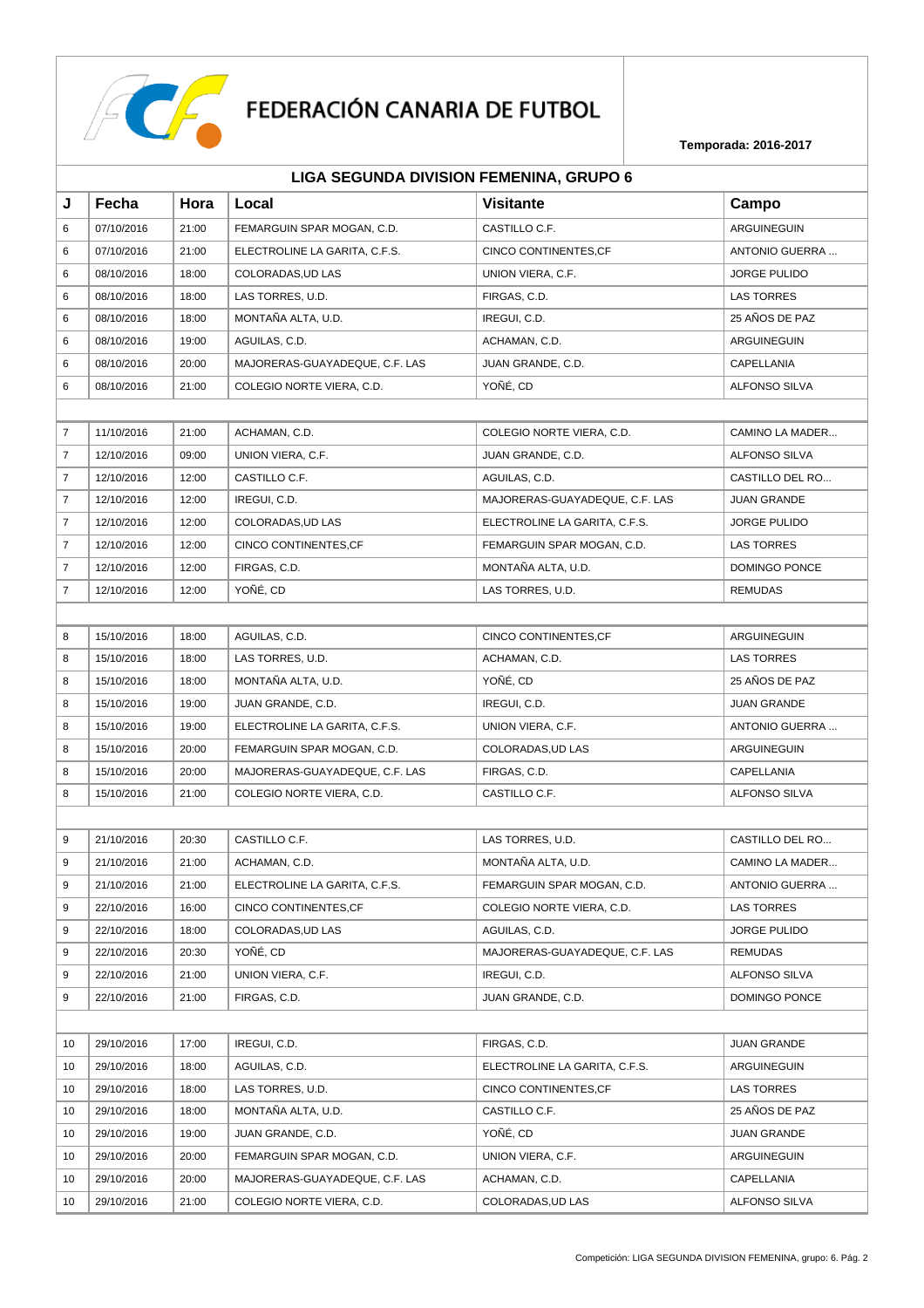

|    | LIGA SEGUNDA DIVISION FEMENINA, GRUPO 6 |       |                                |                                |                      |  |  |  |
|----|-----------------------------------------|-------|--------------------------------|--------------------------------|----------------------|--|--|--|
| J  | Fecha                                   | Hora  | Local                          | <b>Visitante</b>               | Campo                |  |  |  |
| 11 | 04/11/2016                              | 20:30 | CASTILLO C.F.                  | MAJORERAS-GUAYADEQUE, C.F. LAS | CASTILLO DEL RO      |  |  |  |
| 11 | 04/11/2016                              | 21:00 | FEMARGUIN SPAR MOGAN, C.D.     | AGUILAS, C.D.                  | <b>ARGUINEGUIN</b>   |  |  |  |
| 11 | 04/11/2016                              | 21:00 | ACHAMAN, C.D.                  | JUAN GRANDE, C.D.              | CAMINO LA MADER      |  |  |  |
| 11 | 05/11/2016                              | 16:00 | <b>CINCO CONTINENTES, CF</b>   | MONTAÑA ALTA, U.D.             | <b>LAS TORRES</b>    |  |  |  |
| 11 | 05/11/2016                              | 18:00 | COLORADAS, UD LAS              | LAS TORRES, U.D.               | <b>JORGE PULIDO</b>  |  |  |  |
| 11 | 05/11/2016                              | 19:00 | ELECTROLINE LA GARITA, C.F.S.  | COLEGIO NORTE VIERA, C.D.      | ANTONIO GUERRA       |  |  |  |
| 11 | 05/11/2016                              | 20:30 | YOÑÉ, CD                       | IREGUI, C.D.                   | <b>REMUDAS</b>       |  |  |  |
| 11 | 05/11/2016                              | 21:00 | UNION VIERA, C.F.              | FIRGAS, C.D.                   | <b>ALFONSO SILVA</b> |  |  |  |
|    |                                         |       |                                |                                |                      |  |  |  |
| 12 | 12/11/2016                              | 17:00 | IREGUI, C.D.                   | ACHAMAN, C.D.                  | <b>JUAN GRANDE</b>   |  |  |  |
| 12 | 12/11/2016                              | 18:00 | LAS TORRES, U.D.               | ELECTROLINE LA GARITA, C.F.S.  | <b>LAS TORRES</b>    |  |  |  |
| 12 | 12/11/2016                              | 18:00 | MONTAÑA ALTA, U.D.             | COLORADAS.UD LAS               | 25 AÑOS DE PAZ       |  |  |  |
| 12 | 12/11/2016                              | 19:00 | AGUILAS, C.D.                  | UNION VIERA, C.F.              | ARGUINEGUIN          |  |  |  |
| 12 | 12/11/2016                              | 19:00 | JUAN GRANDE, C.D.              | CASTILLO C.F.                  | <b>JUAN GRANDE</b>   |  |  |  |
| 12 | 12/11/2016                              | 20:00 | MAJORERAS-GUAYADEQUE, C.F. LAS | CINCO CONTINENTES, CF          | CAPELLANIA           |  |  |  |
| 12 | 12/11/2016                              | 21:00 | COLEGIO NORTE VIERA, C.D.      | FEMARGUIN SPAR MOGAN, C.D.     | <b>ALFONSO SILVA</b> |  |  |  |
| 12 | 12/11/2016                              | 21:00 | FIRGAS, C.D.                   | YOÑÉ, CD                       | DOMINGO PONCE        |  |  |  |
|    |                                         |       |                                |                                |                      |  |  |  |
| 13 | 18/11/2016                              | 20:30 | CASTILLO C.F.                  | IREGUI, C.D.                   | CASTILLO DEL RO      |  |  |  |
| 13 | 18/11/2016                              | 21:00 | ACHAMAN, C.D.                  | FIRGAS, C.D.                   | CAMINO LA MADER      |  |  |  |
| 13 | 19/11/2016                              | 16:00 | CINCO CONTINENTES, CF          | JUAN GRANDE, C.D.              | <b>LAS TORRES</b>    |  |  |  |
| 13 | 19/11/2016                              | 18:00 | AGUILAS, C.D.                  | COLEGIO NORTE VIERA, C.D.      | ARGUINEGUIN          |  |  |  |
| 13 | 19/11/2016                              | 18:00 | COLORADAS, UD LAS              | MAJORERAS-GUAYADEQUE, C.F. LAS | <b>JORGE PULIDO</b>  |  |  |  |
| 13 | 19/11/2016                              | 19:00 | ELECTROLINE LA GARITA, C.F.S.  | MONTAÑA ALTA, U.D.             | ANTONIO GUERRA       |  |  |  |
| 13 | 19/11/2016                              | 20:00 | FEMARGUIN SPAR MOGAN, C.D.     | LAS TORRES, U.D.               | ARGUINEGUIN          |  |  |  |
| 13 | 19/11/2016                              | 21:00 | UNION VIERA, C.F.              | YOÑÉ, CD                       | <b>ALFONSO SILVA</b> |  |  |  |
|    |                                         |       |                                |                                |                      |  |  |  |
| 14 | 25/11/2016                              | 20:30 | YOÑÉ, CD                       | ACHAMAN, C.D.                  | <b>REMUDAS</b>       |  |  |  |
| 14 | 26/11/2016                              | 17:00 | IREGUI, C.D.                   | CINCO CONTINENTES,CF           | JUAN GRANDE          |  |  |  |
| 14 | 26/11/2016                              | 18:00 | LAS TORRES, U.D.               | AGUILAS, C.D.                  | <b>LAS TORRES</b>    |  |  |  |
| 14 | 26/11/2016                              | 18:00 | MONTAÑA ALTA, U.D.             | FEMARGUIN SPAR MOGAN, C.D.     | 25 AÑOS DE PAZ       |  |  |  |
| 14 | 26/11/2016                              | 19:00 | JUAN GRANDE, C.D.              | COLORADAS.UD LAS               | <b>JUAN GRANDE</b>   |  |  |  |
| 14 | 26/11/2016                              | 20:00 | MAJORERAS-GUAYADEQUE, C.F. LAS | ELECTROLINE LA GARITA, C.F.S.  | CAPELLANIA           |  |  |  |
| 14 | 26/11/2016                              | 21:00 | UNION VIERA, C.F.              | COLEGIO NORTE VIERA, C.D.      | ALFONSO SILVA        |  |  |  |
| 14 | 26/11/2016                              | 21:00 | FIRGAS, C.D.                   | CASTILLO C.F.                  | DOMINGO PONCE        |  |  |  |
|    |                                         |       |                                |                                |                      |  |  |  |
| 15 | 02/12/2016                              | 20:30 | CASTILLO C.F.                  | YOÑÉ, CD                       | CASTILLO DEL RO      |  |  |  |
| 15 | 02/12/2016                              | 21:00 | ACHAMAN, C.D.                  | UNION VIERA, C.F.              | CAMINO LA MADER      |  |  |  |
| 15 | 03/12/2016                              | 16:00 | CINCO CONTINENTES, CF          | FIRGAS, C.D.                   | LAS TORRES           |  |  |  |
| 15 | 03/12/2016                              | 18:00 | AGUILAS, C.D.                  | MONTAÑA ALTA, U.D.             | ARGUINEGUIN          |  |  |  |
| 15 | 03/12/2016                              | 18:00 | COLORADAS, UD LAS              | IREGUI, C.D.                   | <b>JORGE PULIDO</b>  |  |  |  |
| 15 | 03/12/2016                              | 19:00 | ELECTROLINE LA GARITA, C.F.S.  | JUAN GRANDE, C.D.              | ANTONIO GUERRA       |  |  |  |
| 15 | 03/12/2016                              | 20:00 | FEMARGUIN SPAR MOGAN, C.D.     | MAJORERAS-GUAYADEQUE, C.F. LAS | ARGUINEGUIN          |  |  |  |
| 15 | 03/12/2016                              | 21:00 | COLEGIO NORTE VIERA, C.D.      | LAS TORRES, U.D.               | ALFONSO SILVA        |  |  |  |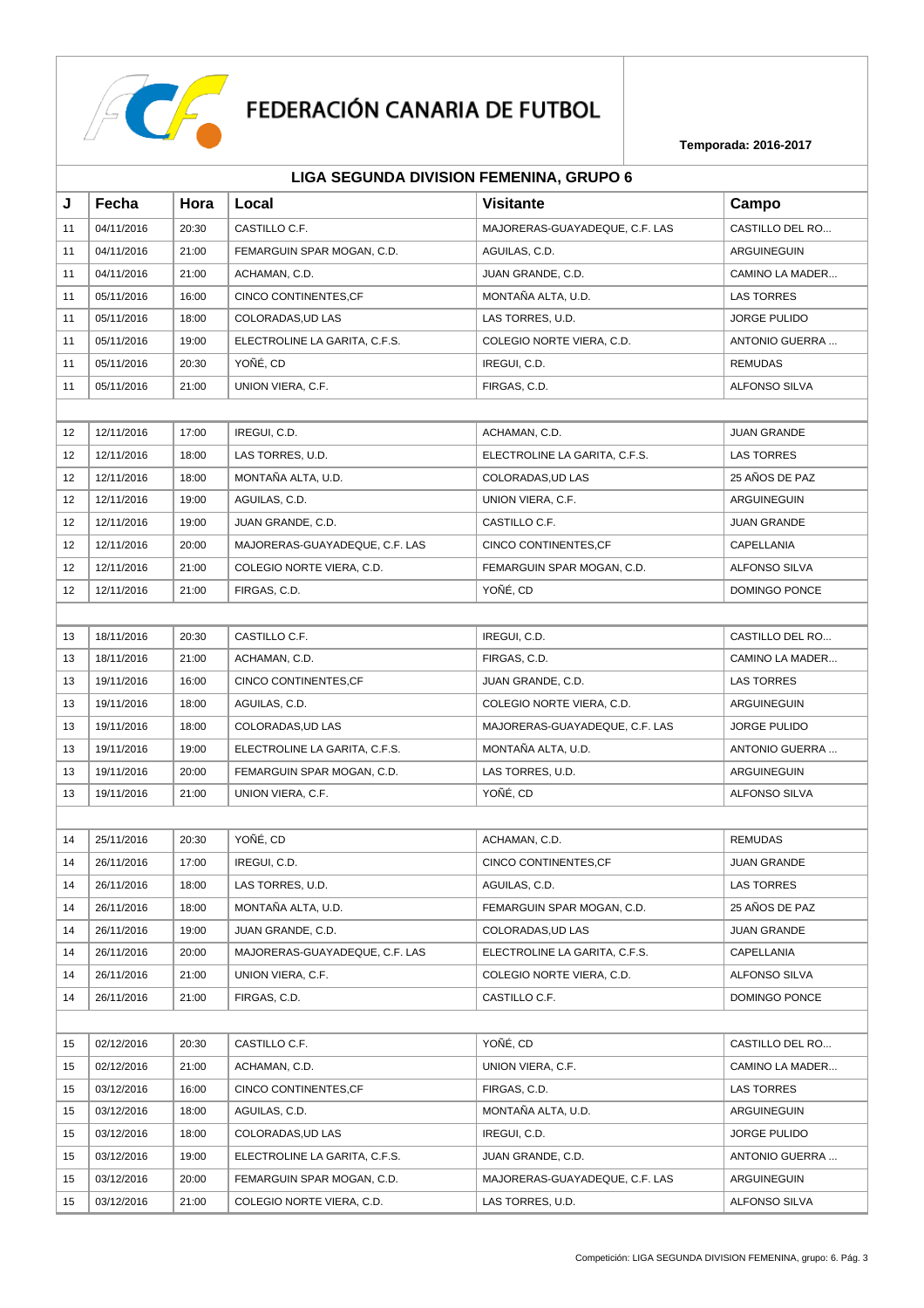

# FEDERACIÓN CANARIA DE FUTBOL

|    |                                         |       |                                |                                | Temporada: 2016-2017 |  |  |
|----|-----------------------------------------|-------|--------------------------------|--------------------------------|----------------------|--|--|
|    | LIGA SEGUNDA DIVISION FEMENINA, GRUPO 6 |       |                                |                                |                      |  |  |
| J  | Fecha                                   | Hora  | Local                          | <b>Visitante</b>               | Campo                |  |  |
| 16 | 07/12/2016                              | 21:00 | FEMARGUIN SPAR MOGAN, C.D.     | JUAN GRANDE, C.D.              | ARGUINEGUIN          |  |  |
| 16 | 07/12/2016                              | 21:00 | CASTILLO C.F.                  | ACHAMAN, C.D.                  | CASTILLO DEL RO      |  |  |
| 16 | 07/12/2016                              | 21:00 | COLEGIO NORTE VIERA, C.D.      | MONTAÑA ALTA, U.D.             | <b>ALFONSO SILVA</b> |  |  |
| 16 | 07/12/2016                              | 21:00 | COLORADAS, UD LAS              | FIRGAS, C.D.                   | <b>JORGE PULIDO</b>  |  |  |
| 16 | 07/12/2016                              | 21:00 | LAS TORRES, U.D.               | UNION VIERA, C.F.              | <b>LAS TORRES</b>    |  |  |
| 16 | 07/12/2016                              | 21:00 | ELECTROLINE LA GARITA, C.F.S.  | IREGUI, C.D.                   | ANTONIO GUERRA       |  |  |
| 16 | 08/12/2016                              | 12:00 | AGUILAS, C.D.                  | MAJORERAS-GUAYADEQUE, C.F. LAS | ARGUINEGUIN          |  |  |
| 16 | 08/12/2016                              | 12:00 | CINCO CONTINENTES, CF          | YOÑÉ, CD                       | <b>LAS TORRES</b>    |  |  |
|    |                                         |       |                                |                                |                      |  |  |
| 17 | 09/12/2016                              | 21:00 | ACHAMAN, C.D.                  | CINCO CONTINENTES, CF          | CAMINO LA MADER      |  |  |
| 17 | 10/12/2016                              | 17:00 | IREGUI, C.D.                   | FEMARGUIN SPAR MOGAN, C.D.     | <b>JUAN GRANDE</b>   |  |  |
| 17 | 10/12/2016                              | 18:00 | MONTAÑA ALTA, U.D.             | LAS TORRES, U.D.               | 25 AÑOS DE PAZ       |  |  |
| 17 | 10/12/2016                              | 19:00 | JUAN GRANDE, C.D.              | AGUILAS, C.D.                  | <b>JUAN GRANDE</b>   |  |  |
| 17 | 10/12/2016                              | 20:00 | MAJORERAS-GUAYADEQUE, C.F. LAS | COLEGIO NORTE VIERA, C.D.      | CAPELLANIA           |  |  |
| 17 | 10/12/2016                              | 20:30 | YOÑÉ, CD                       | COLORADAS, UD LAS              | <b>REMUDAS</b>       |  |  |
| 17 | 10/12/2016                              | 21:00 | UNION VIERA, C.F.              | CASTILLO C.F.                  | <b>ALFONSO SILVA</b> |  |  |
| 17 | 10/12/2016                              | 21:00 | FIRGAS, C.D.                   | ELECTROLINE LA GARITA, C.F.S.  | <b>DOMINGO PONCE</b> |  |  |
|    |                                         |       |                                |                                |                      |  |  |
| 18 | 07/01/2017                              | 16:00 | CINCO CONTINENTES, CF          | CASTILLO C.F.                  | <b>LAS TORRES</b>    |  |  |
| 18 | 07/01/2017                              | 18:00 | AGUILAS, C.D.                  | IREGUI, C.D.                   | ARGUINEGUIN          |  |  |
| 18 | 07/01/2017                              | 18:00 | COLORADAS, UD LAS              | ACHAMAN, C.D.                  | <b>JORGE PULIDO</b>  |  |  |
| 18 | 07/01/2017                              | 18:00 | LAS TORRES, U.D.               | MAJORERAS-GUAYADEQUE, C.F. LAS | <b>LAS TORRES</b>    |  |  |
| 18 | 07/01/2017                              | 18:00 | MONTAÑA ALTA, U.D.             | UNION VIERA, C.F.              | 25 AÑOS DE PAZ       |  |  |
| 18 | 07/01/2017                              | 19:00 | ELECTROLINE LA GARITA, C.F.S.  | YOÑÉ, CD                       | ANTONIO GUERRA       |  |  |
| 18 | 07/01/2017                              | 20:00 | FEMARGUIN SPAR MOGAN, C.D.     | FIRGAS, C.D.                   | ARGUINEGUIN          |  |  |
| 18 | 07/01/2017                              | 21:00 | COLEGIO NORTE VIERA, C.D.      | JUAN GRANDE, C.D.              | <b>ALFONSO SILVA</b> |  |  |
|    |                                         |       |                                |                                |                      |  |  |
| 19 | 13/01/2017                              | 20:30 | CASTILLO C.F.                  | COLORADAS, UD LAS              | CASTILLO DEL RO      |  |  |
| 19 | 13/01/2017                              | 20:30 | YOÑÉ, CD                       | FEMARGUIN SPAR MOGAN, C.D.     | <b>REMUDAS</b>       |  |  |
| 19 | 13/01/2017                              | 21:00 | ACHAMAN, C.D.                  | ELECTROLINE LA GARITA, C.F.S.  | CAMINO LA MADER      |  |  |
| 19 | 14/01/2017                              | 17:00 | IREGUI, C.D.                   | COLEGIO NORTE VIERA, C.D.      | JUAN GRANDE          |  |  |
| 19 | 14/01/2017                              | 19:00 | JUAN GRANDE, C.D.              | LAS TORRES, U.D.               | <b>JUAN GRANDE</b>   |  |  |
| 19 | 14/01/2017                              | 20:00 | MAJORERAS-GUAYADEQUE, C.F. LAS | MONTAÑA ALTA, U.D.             | CAPELLANIA           |  |  |
| 19 | 14/01/2017                              | 21:00 | UNION VIERA, C.F.              | CINCO CONTINENTES, CF          | ALFONSO SILVA        |  |  |
| 19 | 14/01/2017                              | 21:00 | FIRGAS, C.D.                   | AGUILAS, C.D.                  | DOMINGO PONCE        |  |  |
|    |                                         |       |                                |                                |                      |  |  |
| 20 | 21/01/2017                              | 18:00 | AGUILAS, C.D.                  | YOÑÉ, CD                       | ARGUINEGUIN          |  |  |
| 20 | 21/01/2017                              | 18:00 | COLORADAS, UD LAS              | CINCO CONTINENTES, CF          | JORGE PULIDO         |  |  |
| 20 | 21/01/2017                              | 18:00 | LAS TORRES, U.D.               | IREGUI, C.D.                   | <b>LAS TORRES</b>    |  |  |
| 20 | 21/01/2017                              | 18:00 | MONTAÑA ALTA, U.D.             | JUAN GRANDE, C.D.              | 25 AÑOS DE PAZ       |  |  |
| 20 | 21/01/2017                              | 19:00 | ELECTROLINE LA GARITA, C.F.S.  | CASTILLO C.F.                  | ANTONIO GUERRA       |  |  |
| 20 | 21/01/2017                              | 20:00 | FEMARGUIN SPAR MOGAN, C.D.     | ACHAMAN, C.D.                  | ARGUINEGUIN          |  |  |

20 21/01/2017 20:00 MAJORERAS-GUAYADEQUE, C.F. LAS UNION VIERA, C.F. CAPELLANIA 20 21/01/2017 21:00 COLEGIO NORTE VIERA, C.D. FIRGAS, C.D. ALFONSO SILVA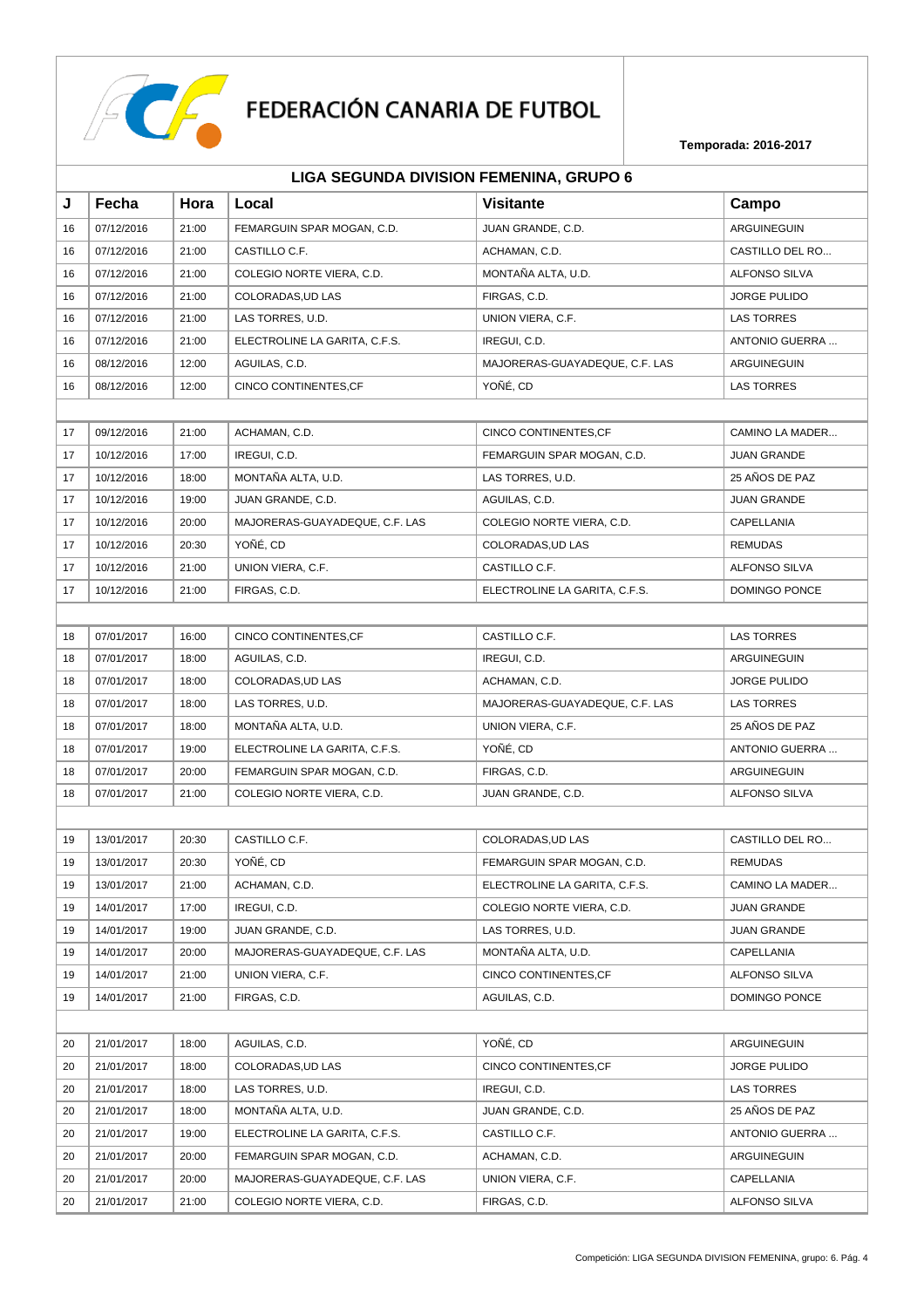

|    | LIGA SEGUNDA DIVISION FEMENINA, GRUPO 6 |       |                                |                                |                      |  |
|----|-----------------------------------------|-------|--------------------------------|--------------------------------|----------------------|--|
| J  | Fecha                                   | Hora  | Local                          | <b>Visitante</b>               | Campo                |  |
| 21 | 27/01/2017                              | 20:30 | CASTILLO C.F.                  | FEMARGUIN SPAR MOGAN, C.D.     | CASTILLO DEL RO      |  |
| 21 | 27/01/2017                              | 21:00 | ACHAMAN, C.D.                  | AGUILAS, C.D.                  | CAMINO LA MADER      |  |
| 21 | 28/01/2017                              | 16:00 | CINCO CONTINENTES, CF          | ELECTROLINE LA GARITA, C.F.S.  | <b>LAS TORRES</b>    |  |
| 21 | 28/01/2017                              | 17:00 | IREGUI, C.D.                   | MONTAÑA ALTA, U.D.             | <b>JUAN GRANDE</b>   |  |
| 21 | 28/01/2017                              | 19:00 | JUAN GRANDE, C.D.              | MAJORERAS-GUAYADEQUE, C.F. LAS | <b>JUAN GRANDE</b>   |  |
| 21 | 28/01/2017                              | 20:30 | YOÑÉ, CD                       | COLEGIO NORTE VIERA, C.D.      | <b>REMUDAS</b>       |  |
| 21 | 28/01/2017                              | 21:00 | UNION VIERA, C.F.              | COLORADAS, UD LAS              | ALFONSO SILVA        |  |
| 21 | 28/01/2017                              | 21:00 | FIRGAS, C.D.                   | LAS TORRES, U.D.               | DOMINGO PONCE        |  |
|    |                                         |       |                                |                                |                      |  |
| 22 | 10/02/2017                              | 21:00 | FEMARGUIN SPAR MOGAN, C.D.     | CINCO CONTINENTES, CF          | ARGUINEGUIN          |  |
| 22 | 10/02/2017                              | 21:00 | ELECTROLINE LA GARITA, C.F.S.  | COLORADAS, UD LAS              | ANTONIO GUERRA       |  |
| 22 | 11/02/2017                              | 18:00 | LAS TORRES, U.D.               | YOÑÉ, CD                       | <b>LAS TORRES</b>    |  |
| 22 | 11/02/2017                              | 18:00 | MONTAÑA ALTA, U.D.             | FIRGAS, C.D.                   | 25 AÑOS DE PAZ       |  |
| 22 | 11/02/2017                              | 19:00 | AGUILAS, C.D.                  | CASTILLO C.F.                  | ARGUINEGUIN          |  |
| 22 | 11/02/2017                              | 19:00 | JUAN GRANDE, C.D.              | UNION VIERA, C.F.              | <b>JUAN GRANDE</b>   |  |
| 22 | 11/02/2017                              | 20:00 | MAJORERAS-GUAYADEQUE, C.F. LAS | IREGUI, C.D.                   | CAPELLANIA           |  |
| 22 | 11/02/2017                              | 21:00 | COLEGIO NORTE VIERA, C.D.      | ACHAMAN, C.D.                  | <b>ALFONSO SILVA</b> |  |
|    |                                         |       |                                |                                |                      |  |
| 23 | 17/02/2017                              | 20:30 | YOÑÉ, CD                       | MONTAÑA ALTA, U.D.             | <b>REMUDAS</b>       |  |
| 23 | 17/02/2017                              | 21:00 | ACHAMAN, C.D.                  | LAS TORRES, U.D.               | CAMINO LA MADER      |  |
| 23 | 18/02/2017                              | 16:00 | CINCO CONTINENTES, CF          | AGUILAS, C.D.                  | <b>LAS TORRES</b>    |  |
| 23 | 18/02/2017                              | 18:00 | CASTILLO C.F.                  | COLEGIO NORTE VIERA, C.D.      | CASTILLO DEL RO      |  |
| 23 | 18/02/2017                              | 18:00 | COLORADAS, UD LAS              | FEMARGUIN SPAR MOGAN, C.D.     | <b>JORGE PULIDO</b>  |  |
| 23 | 18/02/2017                              | 19:00 | IREGUI, C.D.                   | JUAN GRANDE, C.D.              | JUAN GRANDE          |  |
| 23 | 18/02/2017                              | 21:00 | UNION VIERA, C.F.              | ELECTROLINE LA GARITA, C.F.S.  | <b>ALFONSO SILVA</b> |  |
| 23 | 18/02/2017                              | 21:00 | FIRGAS, C.D.                   | MAJORERAS-GUAYADEQUE, C.F. LAS | DOMINGO PONCE        |  |
|    |                                         |       |                                |                                |                      |  |
| 24 | 24/02/2017                              | 21:00 | FEMARGUIN SPAR MOGAN, C.D.     | ELECTROLINE LA GARITA, C.F.S.  | ARGUINEGUIN          |  |
| 24 | 25/02/2017                              | 17:00 | IREGUI, C.D.                   | UNION VIERA, C.F.              | <b>JUAN GRANDE</b>   |  |
| 24 | 25/02/2017                              | 18:00 | LAS TORRES, U.D.               | CASTILLO C.F.                  | <b>LAS TORRES</b>    |  |
| 24 | 25/02/2017                              | 18:00 | MONTAÑA ALTA, U.D.             | ACHAMAN, C.D.                  | 25 AÑOS DE PAZ       |  |
| 24 | 25/02/2017                              | 19:00 | AGUILAS, C.D.                  | COLORADAS, UD LAS              | ARGUINEGUIN          |  |
| 24 | 25/02/2017                              | 19:00 | JUAN GRANDE, C.D.              | FIRGAS, C.D.                   | JUAN GRANDE          |  |
| 24 | 25/02/2017                              | 20:00 | MAJORERAS-GUAYADEQUE, C.F. LAS | YOÑÉ, CD                       | CAPELLANIA           |  |
| 24 | 25/02/2017                              | 21:00 | COLEGIO NORTE VIERA, C.D.      | CINCO CONTINENTES, CF          | <b>ALFONSO SILVA</b> |  |
|    |                                         |       |                                |                                |                      |  |
| 25 | 03/03/2017                              | 20:30 | CASTILLO C.F.                  | MONTAÑA ALTA, U.D.             | CASTILLO DEL RO      |  |
| 25 | 03/03/2017                              | 20:30 | YOÑÉ, CD                       | JUAN GRANDE, C.D.              | <b>REMUDAS</b>       |  |
| 25 | 03/03/2017                              | 21:00 | ACHAMAN, C.D.                  | MAJORERAS-GUAYADEQUE, C.F. LAS | CAMINO LA MADER      |  |
| 25 | 04/03/2017                              | 16:00 | CINCO CONTINENTES, CF          | LAS TORRES, U.D.               | <b>LAS TORRES</b>    |  |
| 25 | 04/03/2017                              | 18:00 | COLORADAS, UD LAS              | COLEGIO NORTE VIERA, C.D.      | JORGE PULIDO         |  |
| 25 | 04/03/2017                              | 19:00 | ELECTROLINE LA GARITA, C.F.S.  | AGUILAS, C.D.                  | ANTONIO GUERRA       |  |
| 25 | 04/03/2017                              | 21:00 | UNION VIERA, C.F.              | FEMARGUIN SPAR MOGAN, C.D.     | ALFONSO SILVA        |  |
| 25 | 04/03/2017                              | 21:00 | FIRGAS, C.D.                   | IREGUI, C.D.                   | DOMINGO PONCE        |  |